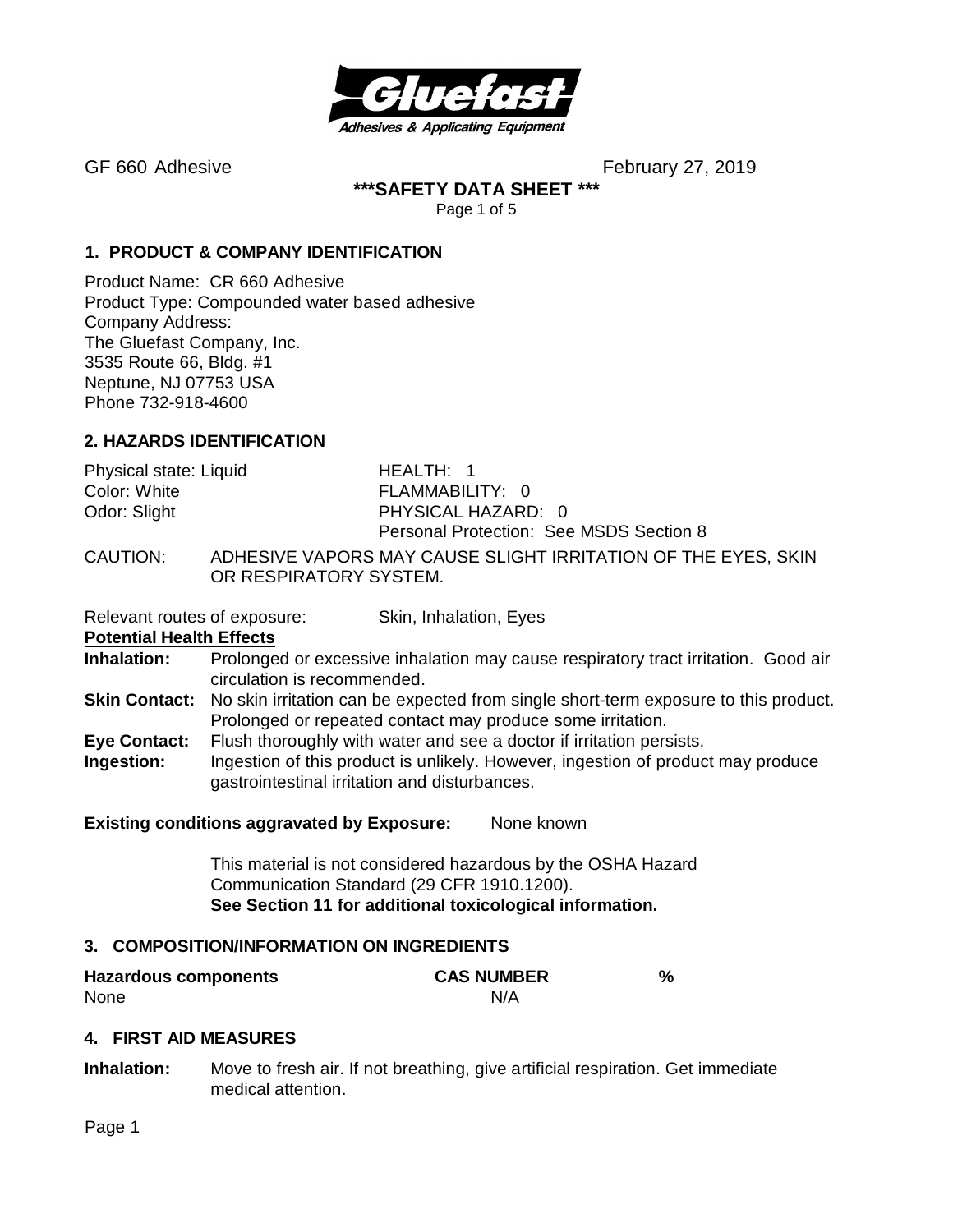

**\*\*\*SAFETY DATA SHEET \*\*\***

Page 2 of 5

**Skin contact:** Immediately wash skin thoroughly with soap and water. Remove contaminated clothing and footwear. Get immediate medical attention. **Eye contact:** Rinse immediately with plenty of water, also under the eyelids, for at least 15 minutes. Get immediate medical attention. **Ingestion:** DO NOT induce vomiting unless directed to do so by medical personnel. Never give anything by mouth to an unconscious person. Get immediate medical attention.

### **5. FIRE FIGHTING MEASURES**

| <b>Flash point:</b>                     | $>100 C$ ( $>212.6 F$ )                                                                                                                                                    |
|-----------------------------------------|----------------------------------------------------------------------------------------------------------------------------------------------------------------------------|
| Auto ignition temperature:              | Not determined                                                                                                                                                             |
| Flammable/Explosive limits - lower:     | Not determined                                                                                                                                                             |
| Flammable/Explosive limits - upper:     | Not determined                                                                                                                                                             |
| <b>Extinguishing media:</b>             | Water spray (fog), foam, dry chemical or carbon dioxide.                                                                                                                   |
| <b>Special firefighting procedures:</b> | Fire fighters should wear positive pressure self-contained<br>breathing apparatus (SCBA). Wear full protective clothing.                                                   |
| Unusual fire or explosion hazards:      | This product is an aqueous mixture which will not burn. If<br>evaporated to dryness, the solid residue may pose a slight<br>fire hazard.                                   |
| <b>Hazardous combustion products:</b>   | NONE HAZARDOUS - contains no known hazardous<br>ingredients as defined by the Federal Hazardous<br>Substances Act or by the Dept. of Transportation under<br>CFR Title 49. |

### **6. ACCIDENTAL RELEASE MEASURES**

Use personal protection recommended in Section 8, isolate the hazard area and deny entry to unnecessary and unprotected personnel.

| <b>Environmental precautions:</b> | Prevent further leakage or spillage if safe to do so. Do not allow<br>material to contaminate ground water system. Do not allow<br>product to enter sewer or waterways.                                     |
|-----------------------------------|-------------------------------------------------------------------------------------------------------------------------------------------------------------------------------------------------------------|
| <b>Clean-up methods:</b>          | Keep unnecessary personnel away. Ensure adequate ventilation.<br>Wear appropriate protective equipment and clothing during clean-<br>up. Dispose of contaminated material as waste according to item<br>13. |
| <b>7. HANDLING AND STORAGE</b>    |                                                                                                                                                                                                             |
| Handling:                         | Avoid contact with eyes, skin and clothing. Wash thoroughly<br>after handling.                                                                                                                              |
| Storage:                          | For safe storage, store above 0 °C (32°F).<br>Shelf life is six months. KEEP FROM FREEZING.                                                                                                                 |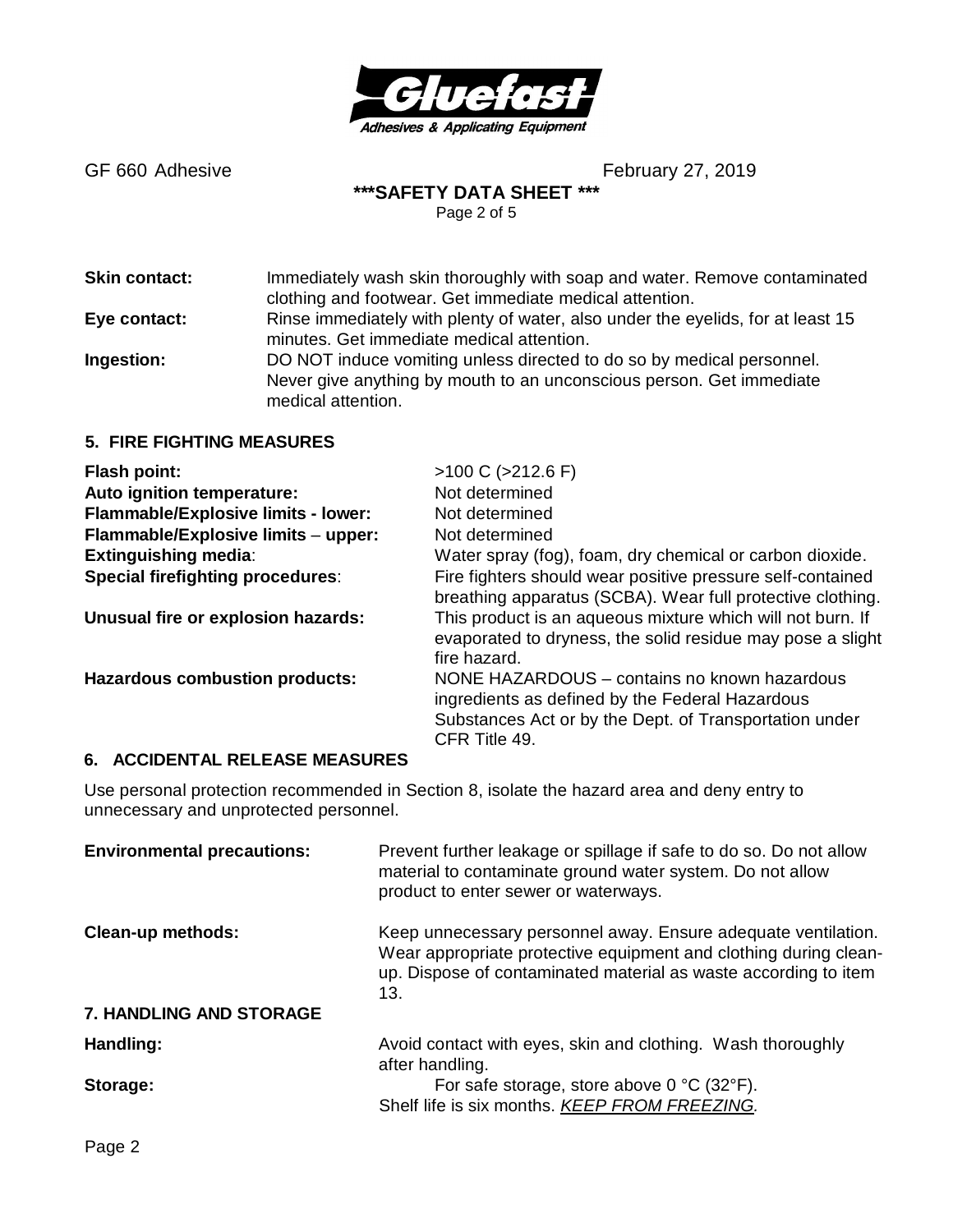

# **\*\*\*SAFETY DATA SHEET \*\*\***

Page 3 of 5

# **8. EXPOSURE CONTROLS/PERSONAL PROTECTION**

Employers should complete an assessment of all workplaces to determine the need for, and selection of, proper exposure controls and protective equipment for each task performed.

| <b>Hazardous components</b>  |                                                                                                                                                                                                                       | <b>ACGIH TLV</b> |      | <b>OSHA PEL AIHA WEEL OTHER</b> |      |
|------------------------------|-----------------------------------------------------------------------------------------------------------------------------------------------------------------------------------------------------------------------|------------------|------|---------------------------------|------|
| None                         |                                                                                                                                                                                                                       | None             | None | None                            | None |
| <b>Engineering controls:</b> | Work should be done in an adequately ventilated area (i.e., ventilation<br>sufficient to maintain concentrations below one half of the PEL and<br>other relevant standards). Local exhaust ventilation is recommended |                  |      |                                 |      |

|                                            | when general ventilation is not sufficient to control airborne<br>contamination.                                                                            |
|--------------------------------------------|-------------------------------------------------------------------------------------------------------------------------------------------------------------|
| <b>Respiratory protection:</b><br>exposure | Use NIOSH approved respirator if there is potential to exceed                                                                                               |
|                                            | limit(s). Observe OSHA regulations for respiratory use (29 CFR<br>1910.134).                                                                                |
| <b>Eyeface protection:</b>                 | Safety goggles or safety glasses with side shields. Full face protection<br>should be used if the potential for splashing or spraying of product<br>exists. |
| <b>Skin protection:</b>                    | Use impermeable gloves and protective clothing as necessary to<br>prevent skin contact. Wear suitable protective clothing.                                  |

### **9. PHYSICAL AND CHEMICAL PROPERTIES**

| <b>Physical state:</b>                                  | Liquid                    |
|---------------------------------------------------------|---------------------------|
| Color:                                                  | White                     |
| Odor:                                                   | Slight                    |
| <b>Odor threshold:</b>                                  | <b>Not available</b>      |
| pH:                                                     | $7.5 - 9.0$               |
| Vapor pressure:                                         | 17.5 mbar (20 °C (68°F))  |
| <b>Boiling point/range:</b>                             | $> 100 °C$ ( $> 212 °F$ ) |
| Freezing point/ range:                                  | $32^{\circ}F$             |
| <b>Specific gravity:</b>                                | 1.1                       |
| Vapor density:                                          | Heavier than air.         |
| <b>Flash point:</b>                                     | $> 100 °C$ ( $> 212 °F$ ) |
| Flammable/Explosive limits - lower: Not determined      |                           |
| Flammable/Explosive limits - upper: Not determined      |                           |
| <b>Autoignition temperature:</b>                        | Not determined            |
| <b>Evaporation rate:</b>                                | Same as water.            |
| <b>Solubility in water:</b>                             | Miscible                  |
| Partition coefficient (n-octanol/water): Not determined |                           |
| <b>VOC content:</b>                                     | <b>Essentially Zero</b>   |
| <b>Percent Volatile:</b>                                | 48-52%                    |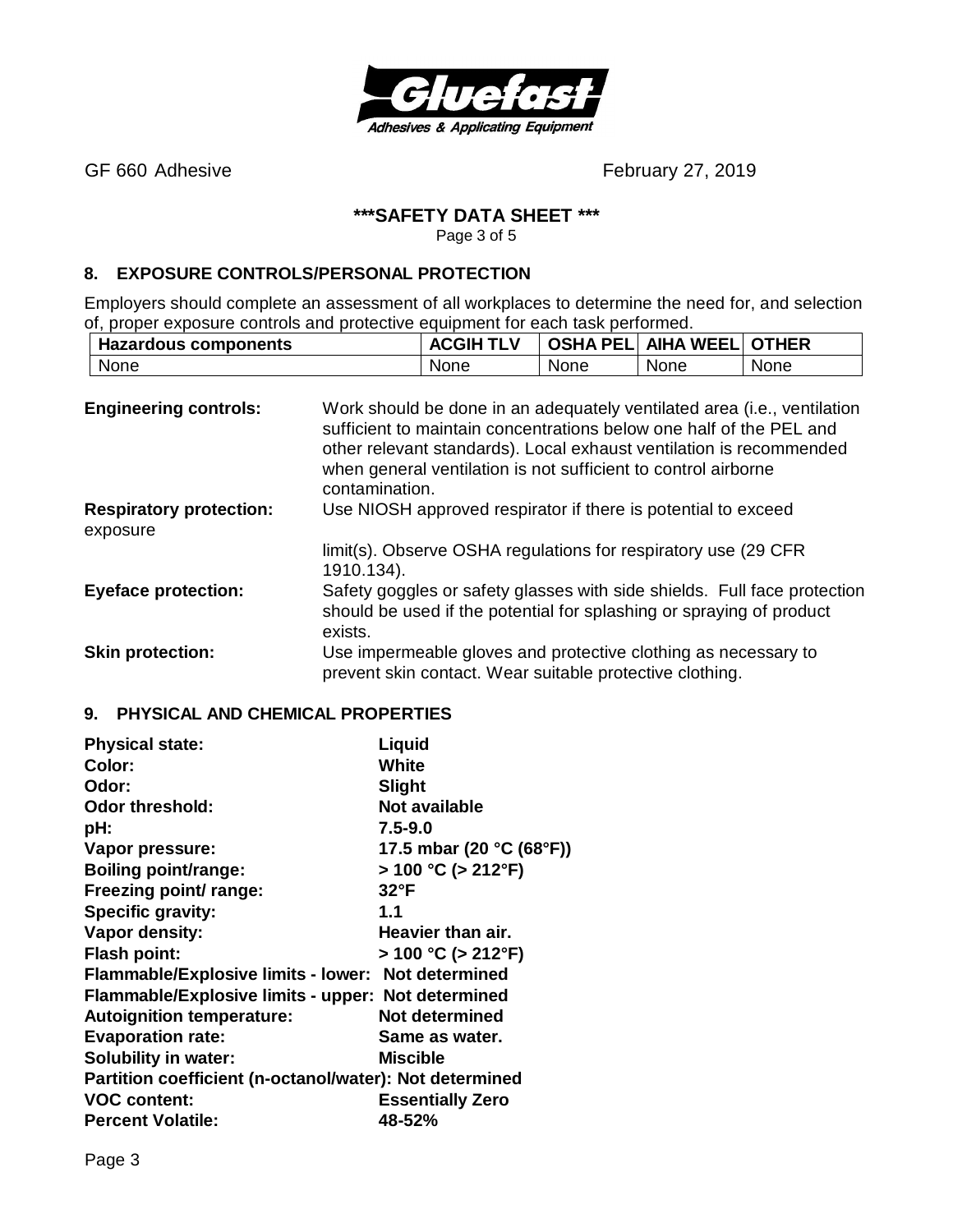

# **\*\*\*SAFETY DATA SHEET \*\*\***

Page 4 of 5

# **10. STABILITY AND REACTIVITY**

| Stability                                           | Stable under normal conditions of storage & use.                                         |
|-----------------------------------------------------|------------------------------------------------------------------------------------------|
| Hazardous reactions:                                | Will not occur.                                                                          |
| Hazardous decomposition products   Oxides of carbon |                                                                                          |
| Incompatible materials:                             | Contact with water reactive materials (such as oleum) can cause<br>exothermic reactions. |
| Conditions to avoid:                                | Do not freeze.                                                                           |

# **11. TOXICOLOGICAL INFORMATION**

| <b>Hazardous components</b> |      | NTB Carcinogen   IARC Carcinogen | <b>OSHA Carcinogen</b><br>(Specifically Regulated) |
|-----------------------------|------|----------------------------------|----------------------------------------------------|
| None                        | None | None                             | None                                               |
|                             |      |                                  |                                                    |
| <b>Hazardous components</b> |      | <b>Health Effects/</b>           |                                                    |
|                             |      | <b>Target Organs</b>             |                                                    |
| None                        |      | None                             |                                                    |
|                             |      |                                  |                                                    |

# **12. ECOLOGICAL INFORMATION**

Ecological information: Not available

# **13. DISPOSAL CONSIDERATIONS**

# **Information provided is for unused product only.**

| Recommended method of disposal: | Legal disposition of wastes is the responsibility of the<br>owner/generator of the waste. Applicable federal, state<br>and/or local regulations must be followed during<br>treatment, storage, or disposal of waste containing this<br>product. |
|---------------------------------|-------------------------------------------------------------------------------------------------------------------------------------------------------------------------------------------------------------------------------------------------|
| Hazardous waste number:         | Not a RCRA hazardous waste.                                                                                                                                                                                                                     |

# **14. TRANSPORT INFORMATION**

U.S. Department of Transportation Ground (49 CFR)

| Proper shipping name:     | GF660PL-GF660DR                                                                                            |
|---------------------------|------------------------------------------------------------------------------------------------------------|
| Hazard class or division: | <b>None</b>                                                                                                |
| Identification number:    | <b>None</b>                                                                                                |
| Packing group:            | 5 gallon pail, 55 Gallon Drum                                                                              |
|                           | وزرزاقها والمراجع المستوصف ومقاسمة والمتقاولة ومستقوما المسترام وبالمستحمل وسمامي المتقاول ومستقوما والتقد |

Product is not regulated, non-hazardous and not restricted for transport by air or water.